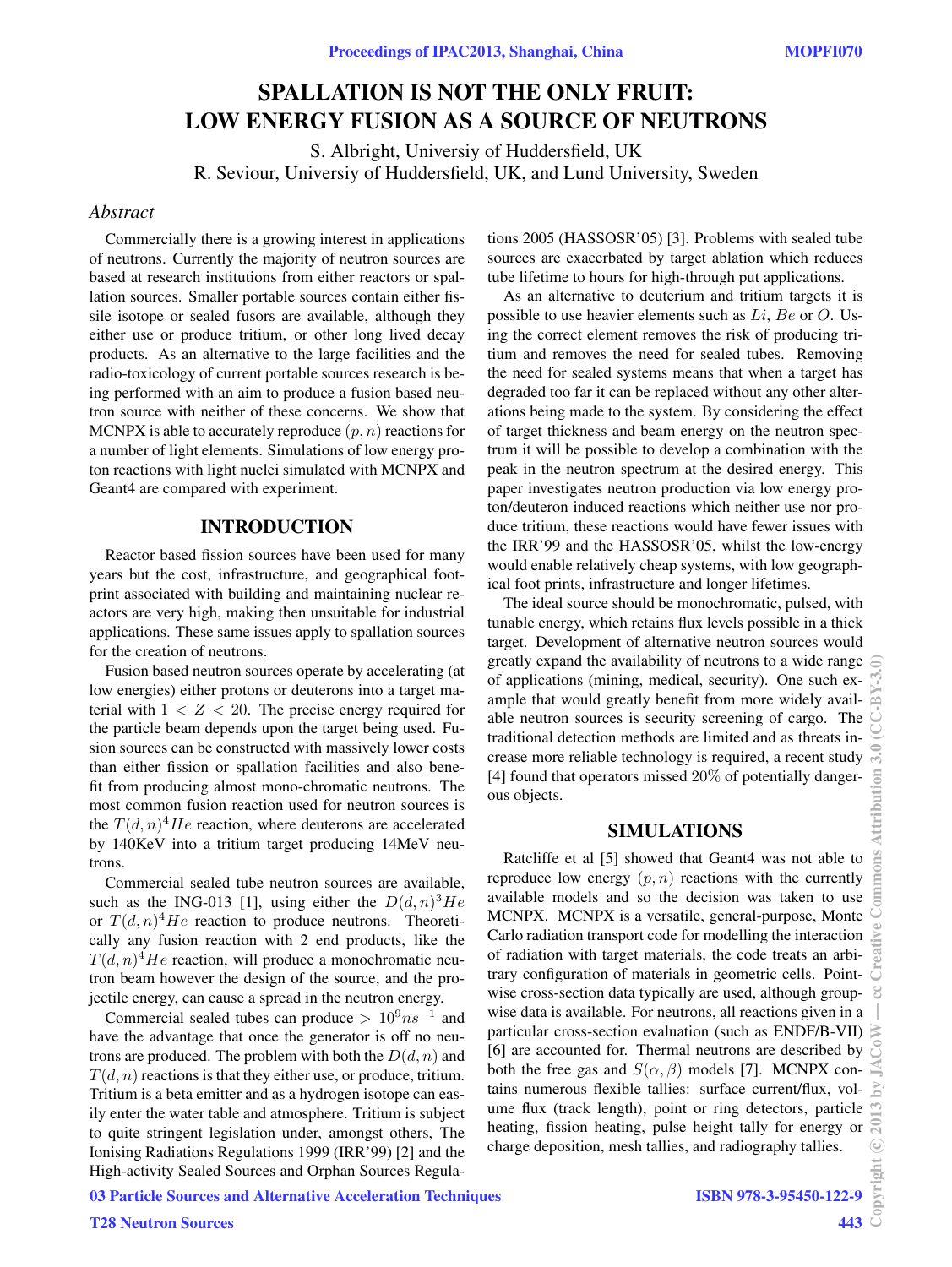$0.10$ 

MCNPX is being used to simulate neutron production via proton/target fusion reactions. Initial simulations are being performed using the simplified case of a cylinder in a vacuum within a tally volume to provide energy and angular distribution of the produced particles.

# *Neutron Production*

The  $(p, n)$  reactions can produce neutrons through two distinct channels, compound nucleus and direct production. Compound nucleus production involves the projectile and target fusing resulting in an excited state which then relaxes through the emission of a neutron. Direct production involves projectiles at higher energies stimulating the emission of a neutron without the formation of a compound nucleus. For a fusion based neutron source it is desirable to remain in an energy regime where direct production is not a factor.

In the simplest approximation a  $(p, n)$  reaction will produce a perfectly mono-chromatic neutron beam where the neutron energy  $E_n$  is given by:

$$
E_n = \frac{Q + E_p}{M_{CN}} M_{DN} \tag{1}
$$

Where  $Q$  is the mass-energy difference between the initial and final state,  $E_p$  is the proton energy,  $M_{CN}$  is the mass of the compound nucleus and  $M_{DN}$  is the mass of the decay nucleus. In practice even for a perfectly monoenergetic proton beam the neutron beam is still not perfectly mono-chromatic for a number of reasons most significantly the Fermi motion of nucleons acts to broaden the peak as well as the existence of meta-stable states and additional decay channels which can introduce lower energy peaks.

Verification work was performed using the  $^{7}Li(p, n)$  reaction as there is a substantial amount of literature available for it, specifically the Liskien and Paulsen data set [8] which has been compiled into a look up table for use in MCNPX. Comparison of the angular distribution (Figure 1) and neutron spectrum (Figure 2) for this reaction showed good agreement between experiment and simulation and therefore we were confident that in at least some cases the  $(p, n)$  reaction could be accurately simulated.

Having verified that a degree of accuracy was possible alternative targets were investigated, not all elements are available in the ENDF libraries used by MCNPX and so the elements available for simulation were limited. The TENDL libraries [9] are able to provide data for those elements not available through ENDF however these are also not completely reliable. At present only materials for which there is experimental data available for comparison can be simulated however this still provides ample opportunity for investigating the applicability of some targets to PFNA.

Simulations of  $(p, n)$  reactions have been performed with a range of beam energies and target thicknesses for several target materials. The neutron flux and spectrum for



 ${}^{7}$ Li(p, n) 2.8MeV, 0.7mm Target Angular Distribution

Experiment



Figure 2: The simulated (red line) and experimental (blue line) neutron spectrum from the  $^{7}Li(p, n)$  reaction.

 $^{9}Be(p, n)$  and  $^{26}Mg(p, n)$  are discussed with the effects of both beam energy and target thickness demonstrated.

The  ${}^{9}Be(p, n)$  reaction shows multiple energy peaks rapidly emerging as  $E_p$  is increased, as can be seen in Fig. 3, this is most likely due to the production of additional ejectiles and/or meta-stable states. Unlike  ${}^{9}Be$  the spectrum from  $^{26}Mg$  (Fig. 4) maintains monochromaticity upto much higher proton energies and higher neutron energies, specifically where  $E_n \approx 3MeV$  for <sup>26</sup> $Mg(p, n)$ shows a fairly narrow spectrum there are multiple peaks present in the  ${}^{9}Be(p, n)$  spectrum.

Whilst increasing the beam energy can be seen to affect both the flux and spectrum of the neutrons produced in fusion reactions the effect of target thickness must also be considered. A constant beam energy onto a target of varying thickness shows the dependence of spectrum and multiplicity on target thickness. Figure 5 shows the neutron energy spectra for a magnesium target of varying thickness under an 8MeV proton beam. As can be seen in Figure 5 increasing target thickness has two effects, up to a certain thickness (for  $Mg$  between  $150\&300\mu m$ ) the total neutron flux increases to a maximum and as the thickness increases the neutrons become moderated as they propagate through the target and the low energy end of the spectrum increases. In the extreme case of  $1000 \mu m$  of  $Mg$  becomes the dominant part of the spectrum. The effect of target thickness

03 Particle Sources and Alternative Acceleration Techniques